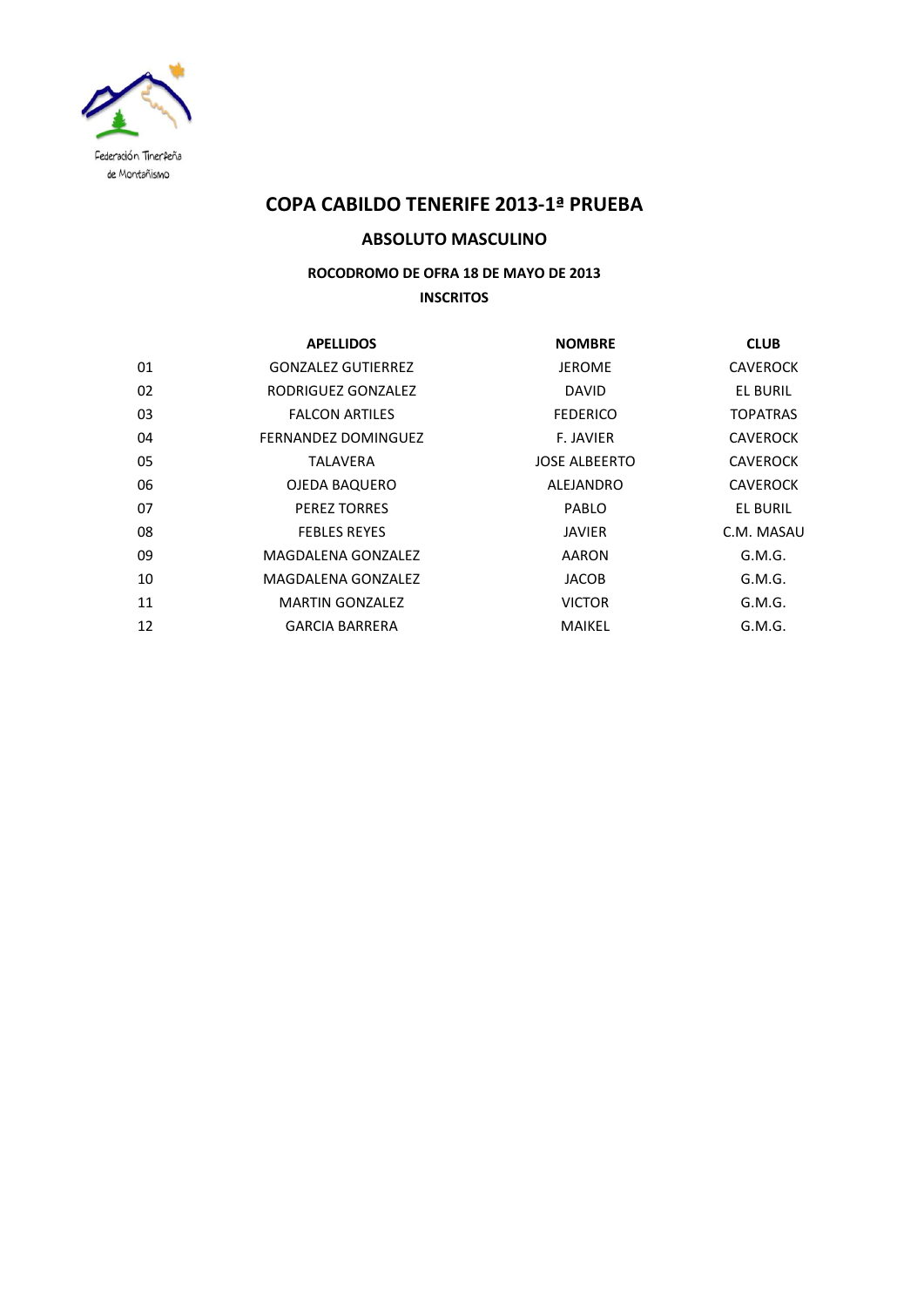

## **ABSOLUTO MASCULINO**

# **ROCODROMO DE OFRA 18 DE MAYO DE 2013**

## **CLASIFICATORIA**

|    | <b>APELLIDOS</b>          | <b>NOMBRE</b>       | <b>CLUB</b>     | TOP'S | <b>BONOS</b> |
|----|---------------------------|---------------------|-----------------|-------|--------------|
| 01 | <b>GONZALEZ GUTIERREZ</b> | <b>JEROME</b>       | <b>CAVEROCK</b> | 7     | 7            |
| 02 | RODRIGUEZ GONZALEZ        | <b>DAVID</b>        | <b>EL BURIL</b> | 7     | 7            |
| 03 | <b>FALCON ARTILES</b>     | <b>FEDERICO</b>     | <b>TOPATRAS</b> | 7     | 7            |
| 04 | FERNANDEZ DOMINGUEZ       | F. JAVIER           | <b>CAVEROCK</b> | 7     | 7            |
| 05 | OJEDA BAQUERO             | ALEJANDRO           | <b>CAVEROCK</b> | 7     | 7            |
| 10 | TALAVERA                  | <b>JOSE ALBERTO</b> | <b>CAVEROCK</b> | 6     | 6            |
| 06 | <b>PEREZ TORRES</b>       | PABLO               | <b>EL BURIL</b> | 5     | 5            |
| 07 | <b>FEBLES REYES</b>       | JAVIER              | C.M. MASAU      | 4     | 5            |
| 08 | MAGDALENA GONZALEZ        | AARON               | G.M.G.          | 4     | 5            |
| 09 | MAGDALENA GONZALEZ        | <b>JACOB</b>        | G.M.G.          | 4     | 5            |
| 11 | <b>MARTIN GONZALEZ</b>    | <b>VICTOR</b>       | G.M.G.          | 4     | 4            |
| 12 | <b>GARCIA BARRERA</b>     | MAIKEL              | G.M.G.          | 4     | 4            |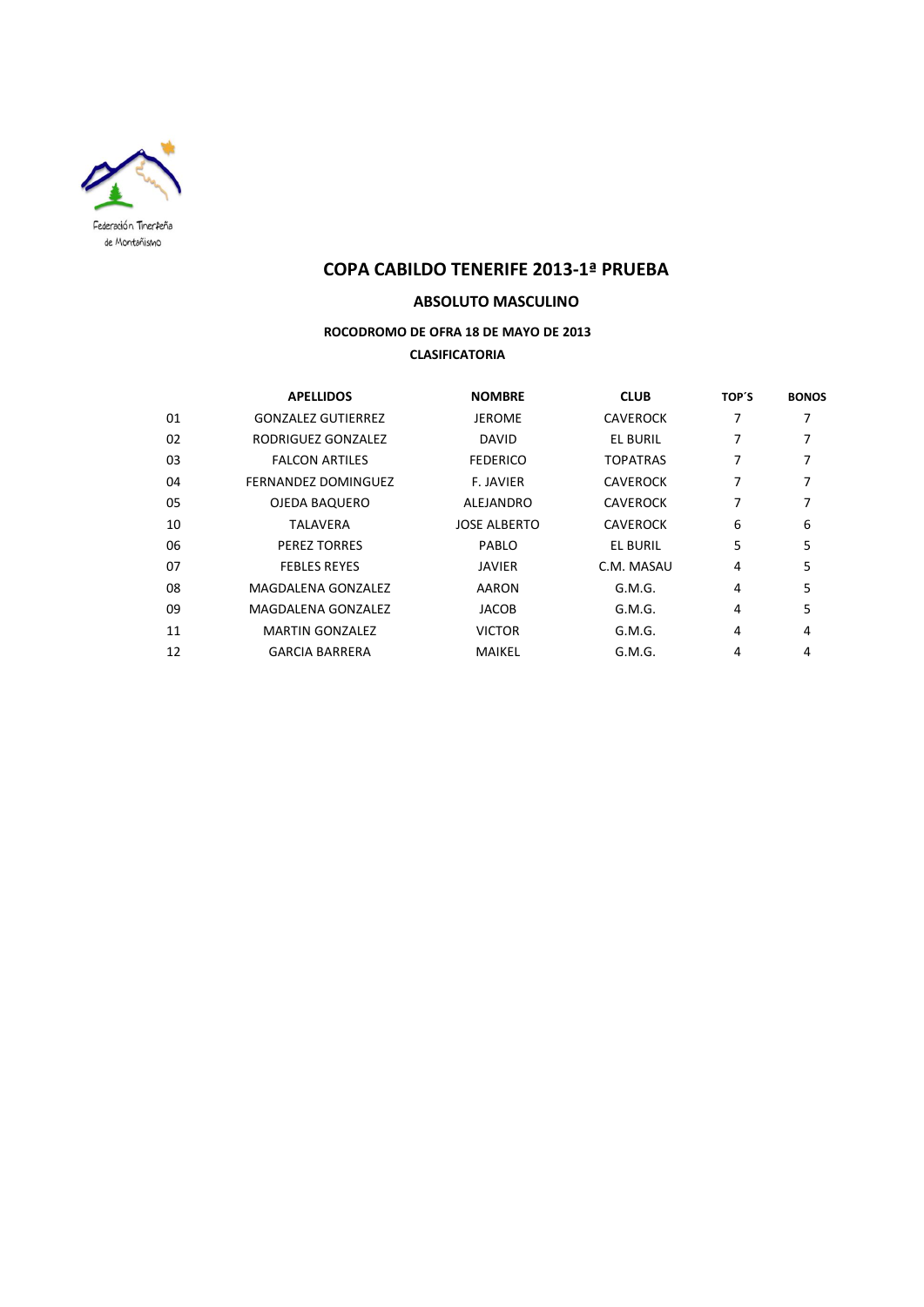

#### **ABSOLUTO MASCULINO**

# **ROCODROMO DE OFRA 18 DE MAYO DE 2013**

**RONDA FINAL**

|               |                           |                     |                 |       | <b>FINAL</b>          |              | <b>FINAL</b>          |
|---------------|---------------------------|---------------------|-----------------|-------|-----------------------|--------------|-----------------------|
| <b>PUESTO</b> | <b>APELLIDOS</b>          | <b>NOMBRES</b>      | <b>CLUB</b>     | TOP'S | <b>INTENTOS TOP'S</b> | <b>BONOS</b> | <b>INTENTOS BONOS</b> |
|               | <b>GONZALEZ GUTIERREZ</b> | <b>JEROME</b>       | FED. EXTREMEÑA  | 4     | 4                     | 4            |                       |
|               | RODRIGUEZ GONZALEZ        | <b>DAVID</b>        | <b>EL BURIL</b> | 4     | 11                    | 4            | 10                    |
|               | <b>FALCON ARTILES</b>     | <b>FEDERICO</b>     | <b>TOPATRAS</b> |       |                       | 4            |                       |
| 4             | FERNANDEZ DOMINGUEZ       | <b>F. JAVIER</b>    | <b>CAVEROCK</b> |       |                       |              |                       |
|               | OJEDA BAQUERO             | <b>ALEJANDRO</b>    | <b>CAVEROCK</b> |       |                       |              |                       |
| 6             | MAGDALENA GONZALEZ        | <b>AARON</b>        | G.M.G.          |       |                       |              |                       |
|               | <b>FEBLES REYES</b>       | <b>JAVIER</b>       | C.M. MASAU      |       |                       |              |                       |
| 8             | <b>PEREZ TORRES</b>       | PABLO               | <b>EL BURIL</b> |       | 0                     |              |                       |
| 9             | MAGDALENA GONZALEZ        | <b>JACOB</b>        | G.M.G.          |       | 0                     |              |                       |
| 10            | <b>TALAVERA</b>           | <b>JOSE ALBERTO</b> | <b>CAVEROCK</b> |       |                       |              |                       |